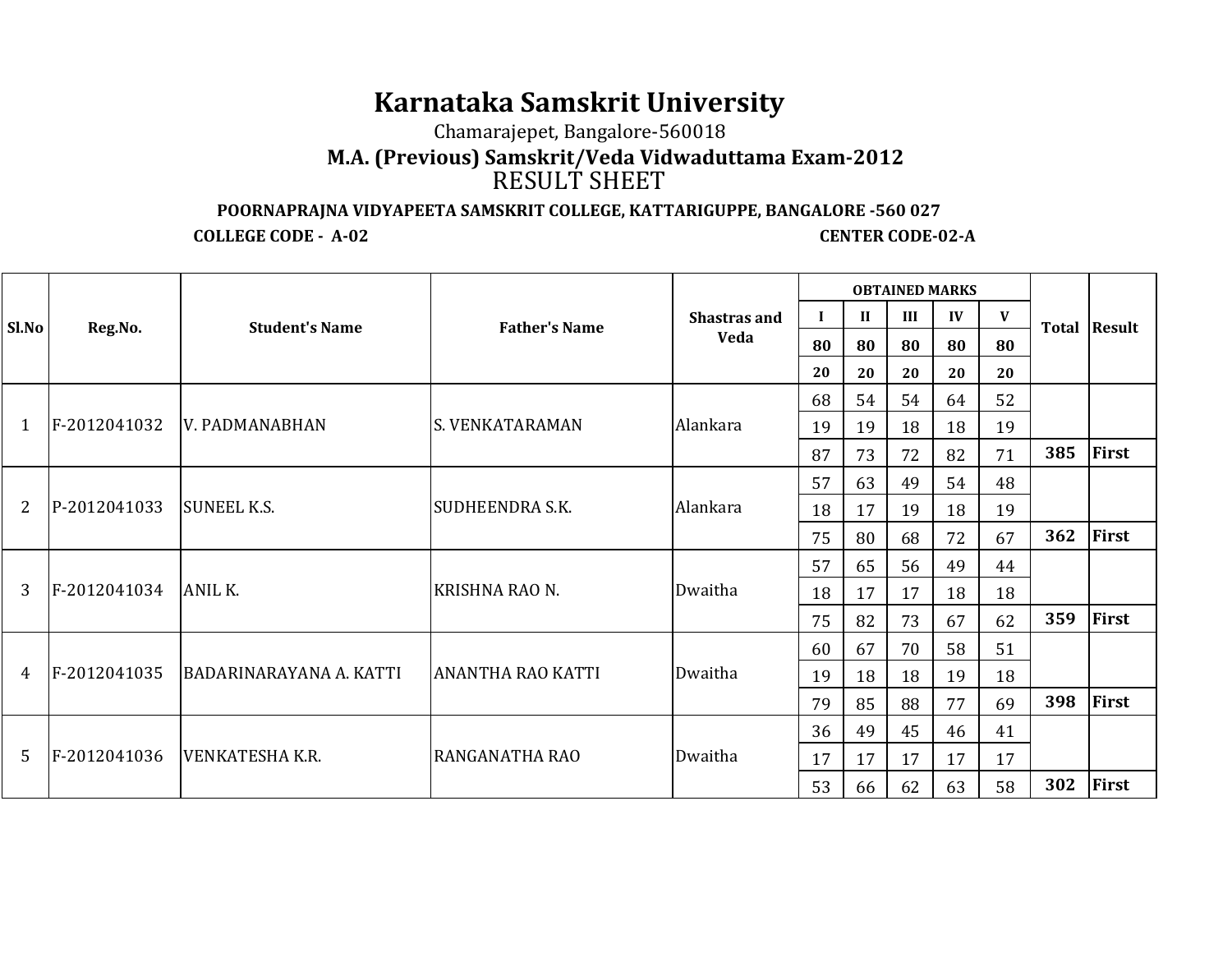| 6  | F-2012041037 | <b>VIHNU KASHYAPA</b>                                           | VENUGOPALA J.                  | Naveenanyaya | 51<br>18 | 55<br>17 | 53<br>19 | 69<br>17 | 48<br>19 |     |        |
|----|--------------|-----------------------------------------------------------------|--------------------------------|--------------|----------|----------|----------|----------|----------|-----|--------|
|    |              |                                                                 |                                |              | 69       | 72       | 72       | 86       | 67       | 366 | First  |
|    |              |                                                                 |                                |              | 52       | 57       | 61       | 69       | 51       |     |        |
| 7  | F-2012041038 | SUSHILENDRA SRIPADA GOGGI SRIPADA DHEERENDRA GOGGI Naveenanyaya |                                |              | 18       | 17       | 17       | 19       | 17       |     |        |
|    |              |                                                                 |                                |              | 70       | 74       | 78       | 88       | 68       | 378 | First  |
|    |              |                                                                 |                                |              | 48       | 53       | 61       | 68       | 44       |     |        |
| 8  | F-2012041039 | PANDURANGACHARYULU P.                                           | RAGHUNATHACHARYULU P.          | Naveenanyaya | 17       | 19       | 17       | 18       | 17       |     |        |
|    |              |                                                                 |                                |              | 65       | 72       | 78       | 86       | 61       | 362 | First  |
|    |              |                                                                 |                                |              | 49       | 57       | 60       | 60       | 47       |     |        |
| 9  | F-2012041040 | <b>PAVAN KUMAR</b>                                              | VIJENDRA A. SIDDANTHI          | Naveenanyaya | 16       | 18       | 19       | 18       | 18       |     |        |
|    |              |                                                                 |                                |              | 65       | 75       | 79       | 78       | 65       | 362 | First  |
| 10 | P-2012041041 | VENKATESH N. UPADHYAYA                                          | NARAYANACHAR UPADHYAYA Dwaitha |              | 36       | 40       | 41       | 38       | 43       |     |        |
|    |              |                                                                 |                                |              | 16       | 16       | 16       | 17       | 17       |     |        |
|    |              |                                                                 |                                |              | 52       | 56       | 57       | 55       | 60       | 280 | Second |
|    |              |                                                                 |                                |              | 45       | 56       | 59       | 68       | 51       |     |        |
| 11 | F-2012041042 | SHRINIDHI V. GANACHARI                                          | VADIRAJACHARYA                 | Naveenanyaya | 18       | 17       | 19       | 17       | 18       |     |        |
|    |              |                                                                 |                                |              | 63       | 73       | 78       | 85       | 69       | 368 | First  |
|    |              |                                                                 |                                |              | 39       | 53       | 59       | 69       | 45       |     |        |
| 12 | F-2012041043 | <b>KIRAN KUMAR Y.</b>                                           | RAGHURAMY.                     | Naveenanyaya | 18       | 18       | 19       | 17       | 18       |     |        |
|    |              |                                                                 |                                |              | 57       | 71       | 78       | 86       | 63       | 355 | First  |
|    |              |                                                                 |                                |              | 51       | 57       | 55       | 66       | 45       |     |        |
| 13 | F-2012041044 | YOGINDRA G.R.                                                   | <b>RAGHAVENDRACHAR</b>         | Naveenanyaya | 17       | 18       | 18       | 18       | 18       |     |        |
|    |              |                                                                 |                                |              | 68       | 75       | 73       | 84       | 63       | 363 | First  |
|    |              |                                                                 |                                |              | 51       | 49       | 60       | 59       | 52       |     |        |
| 14 | F-2012041045 | HANUMESHA BINDU RAO DESAI BINDU RAO                             |                                | Naveenanyaya | 19       | 17       | 18       | 18       | 18       |     |        |
|    |              |                                                                 |                                |              | 70       | 66       | 78       | 77       | 70       | 361 | First  |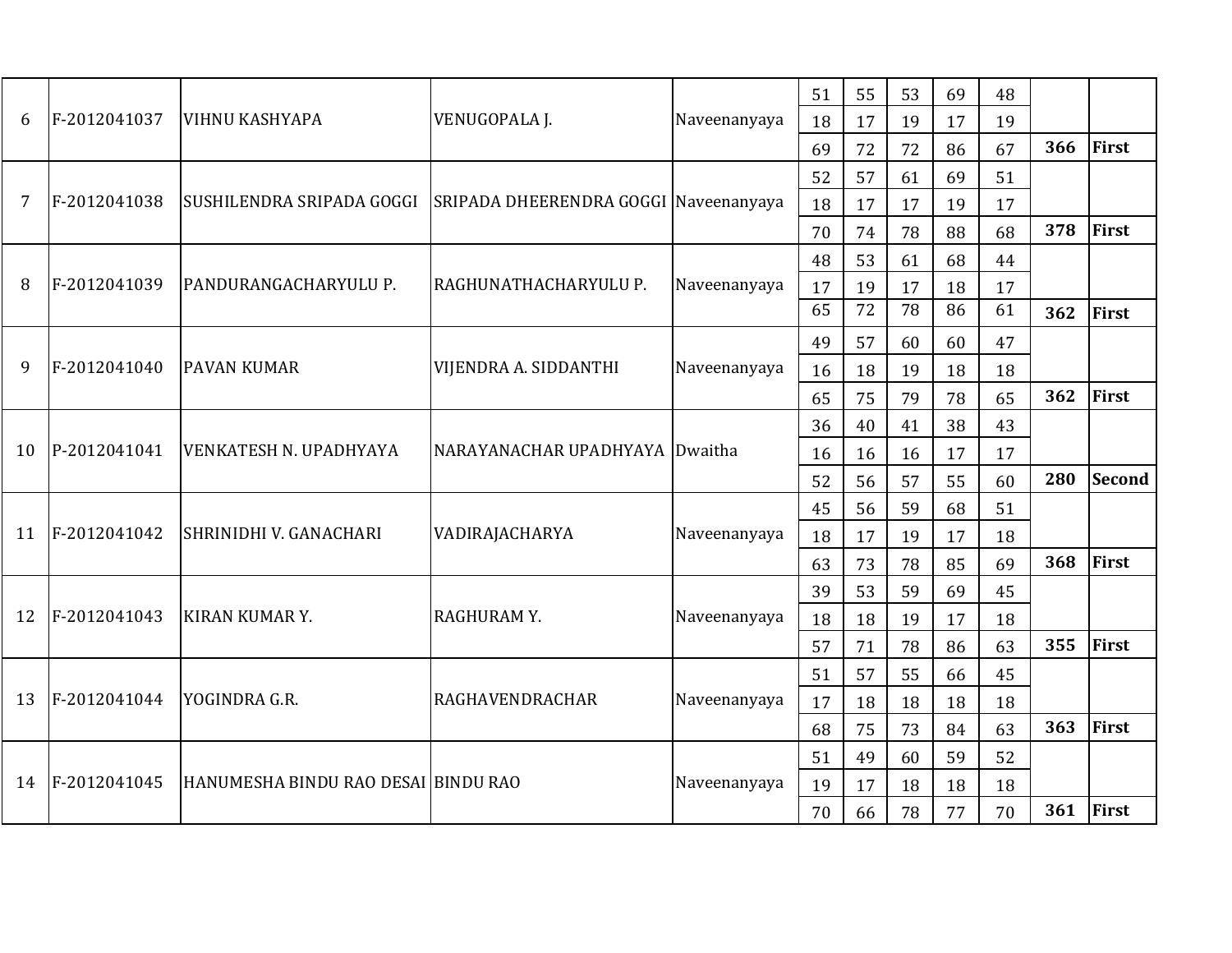| F-2012041046<br>JAGANNATHA PUJAR R.<br>HANUMESHACHARYA R.<br>15<br>Naveenanyaya<br>17<br>18<br>19<br>17<br>17<br>352<br>59<br>74<br>78<br>83<br>58<br>51<br>37<br>59<br>43<br>70<br>F-2012041047<br><b>BALAKRISHNA BHAT</b><br>MANJUNATHA<br>16<br>Naveenanyaya<br>18<br>17<br>16<br>19<br>18<br>348<br>55<br>68<br>75<br>89<br>61<br>P-2012041197<br>VYASAMUNI D.N.<br>NARASIMHACHAR<br>Alankara<br>17<br>$\sim$<br>$\overline{\phantom{a}}$<br>Ab<br>Ab<br>Ab<br>Ab<br>Ab<br>Ab<br>53<br>48<br>57<br>73<br>55<br>P-2012041198<br><b>GURURAJA KULAKARNI</b><br>NARAYANA KULAKARNI<br>18<br>Naveenanyaya<br>18<br>19<br>17<br>18<br>18<br>376<br>91<br>73<br>71<br>67<br>74 |               |
|-----------------------------------------------------------------------------------------------------------------------------------------------------------------------------------------------------------------------------------------------------------------------------------------------------------------------------------------------------------------------------------------------------------------------------------------------------------------------------------------------------------------------------------------------------------------------------------------------------------------------------------------------------------------------------|---------------|
|                                                                                                                                                                                                                                                                                                                                                                                                                                                                                                                                                                                                                                                                             |               |
|                                                                                                                                                                                                                                                                                                                                                                                                                                                                                                                                                                                                                                                                             | First         |
|                                                                                                                                                                                                                                                                                                                                                                                                                                                                                                                                                                                                                                                                             |               |
|                                                                                                                                                                                                                                                                                                                                                                                                                                                                                                                                                                                                                                                                             |               |
|                                                                                                                                                                                                                                                                                                                                                                                                                                                                                                                                                                                                                                                                             | First         |
|                                                                                                                                                                                                                                                                                                                                                                                                                                                                                                                                                                                                                                                                             |               |
|                                                                                                                                                                                                                                                                                                                                                                                                                                                                                                                                                                                                                                                                             |               |
|                                                                                                                                                                                                                                                                                                                                                                                                                                                                                                                                                                                                                                                                             | <b>Absent</b> |
|                                                                                                                                                                                                                                                                                                                                                                                                                                                                                                                                                                                                                                                                             |               |
|                                                                                                                                                                                                                                                                                                                                                                                                                                                                                                                                                                                                                                                                             |               |
|                                                                                                                                                                                                                                                                                                                                                                                                                                                                                                                                                                                                                                                                             | First         |
|                                                                                                                                                                                                                                                                                                                                                                                                                                                                                                                                                                                                                                                                             |               |
| Alankara<br>P-2012041199<br>L. SUDHEENDRA<br>L. JAYA RAO<br>19<br>$\sim$<br>$\overline{a}$                                                                                                                                                                                                                                                                                                                                                                                                                                                                                                                                                                                  |               |
| Ab<br>Ab<br>Ab<br>Ab<br>Ab<br>Ab                                                                                                                                                                                                                                                                                                                                                                                                                                                                                                                                                                                                                                            | <b>Absent</b> |
|                                                                                                                                                                                                                                                                                                                                                                                                                                                                                                                                                                                                                                                                             |               |
| P-2012041200<br>Alankara<br>20<br>DHANANJAYA RAO<br><b>D. PRAHLAD RAO</b><br>$\Delta$                                                                                                                                                                                                                                                                                                                                                                                                                                                                                                                                                                                       |               |
| Ab<br>Ab<br>Ab<br>Ab<br>Ab<br>Ab                                                                                                                                                                                                                                                                                                                                                                                                                                                                                                                                                                                                                                            | Absent        |
| 50<br>71<br>64<br>59<br>53                                                                                                                                                                                                                                                                                                                                                                                                                                                                                                                                                                                                                                                  |               |
| P-2012041201<br>Alankara<br>21<br><b>VITTOBACHAR R.</b><br>V. RAGHAVENDRACHAR<br>17<br>18<br>19<br>18<br>18                                                                                                                                                                                                                                                                                                                                                                                                                                                                                                                                                                 |               |
| 387<br>89<br>81<br>71<br>68<br>78                                                                                                                                                                                                                                                                                                                                                                                                                                                                                                                                                                                                                                           | First         |
| 35<br>35<br>33<br>32<br>25                                                                                                                                                                                                                                                                                                                                                                                                                                                                                                                                                                                                                                                  |               |
| P-2012041202<br>22<br><b>J.S. VADAVI</b><br><b>SETHURAMACHARYA</b><br>Dwaita<br>16<br>17<br>17<br>17<br>18                                                                                                                                                                                                                                                                                                                                                                                                                                                                                                                                                                  |               |
| 245<br>52<br>52<br>50<br>50<br>41                                                                                                                                                                                                                                                                                                                                                                                                                                                                                                                                                                                                                                           | <b>Pass</b>   |
| 42<br>61<br>48<br>41<br>51                                                                                                                                                                                                                                                                                                                                                                                                                                                                                                                                                                                                                                                  |               |
| P-2012041203<br><b>GIRISHA B.</b><br><b>BHIMACHARYA</b><br>23<br>Dwaita<br>18<br>17<br>18<br>17<br>16                                                                                                                                                                                                                                                                                                                                                                                                                                                                                                                                                                       |               |
| 329<br>69<br>78<br>58<br>64<br>60                                                                                                                                                                                                                                                                                                                                                                                                                                                                                                                                                                                                                                           |               |